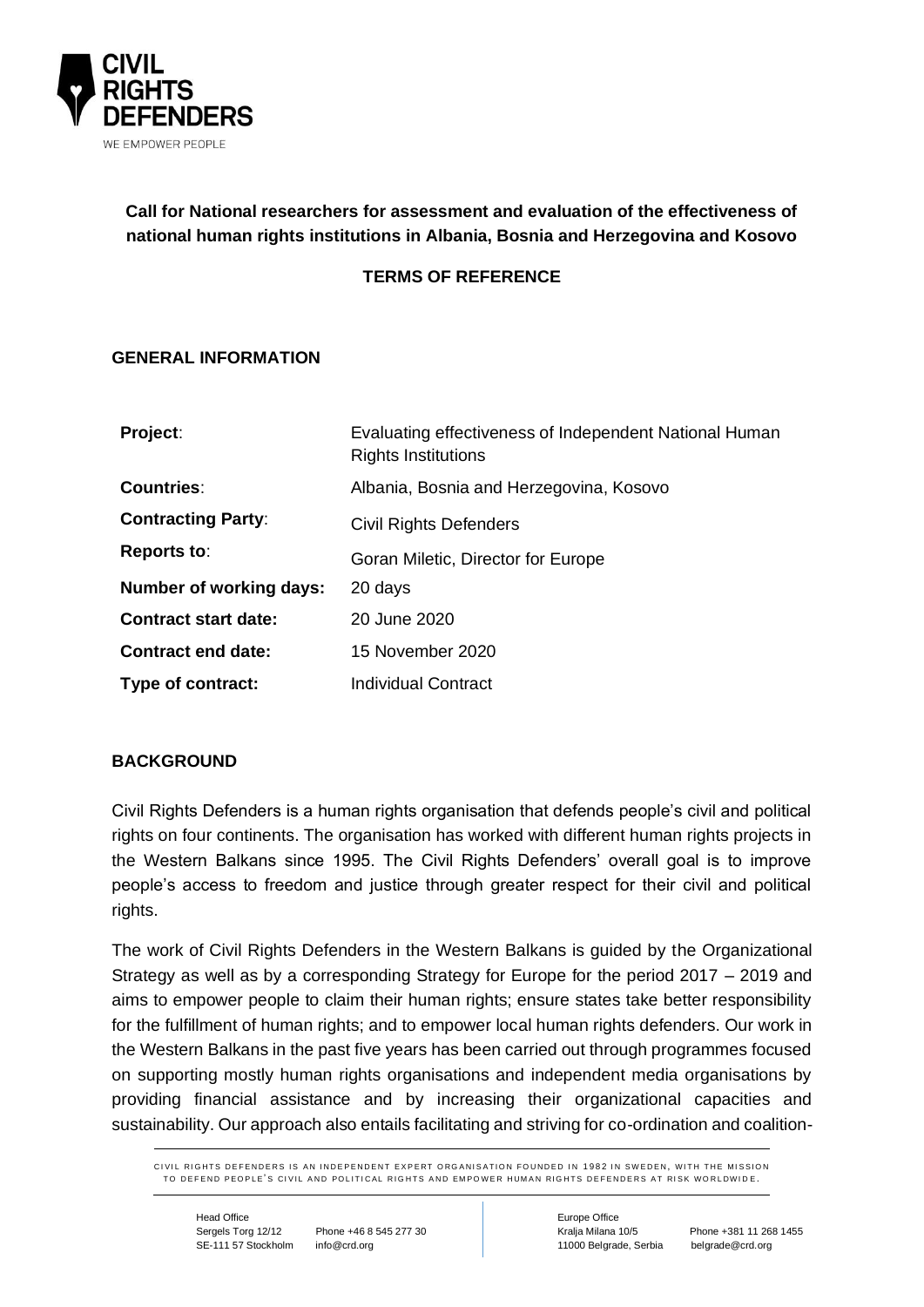

building with other NGOs, media organisations, human rights organisations, and other civil society initiatives for the purpose of advancing human rights through research, policy

development, advocacy and campaigning. The regional programme for strengthening European human rights standards in the Western Balkans, implemented by Civil Rights Defenders, aims to improve the EU integration processes in the region and support their sustainability. The particular focus is on Judiciary and Fundamental Rights (Chapter 23) and Justice, Freedom and Security (Chapter 24) thus it is in line with the "fundamentals first" principle adopted by the EU when it comes to integration of the region. The programme aims to augment the civic space and enable greater

involvement of civil society in human rights related policy and decision-making processes which is one of the key preconditions for EU accession. Furthermore, it strives to ensure sustained and thorough monitoring of state institutions and alignment of legislation and implementation with the EU standards. In this way, the programme will improve the transparency and openness of the process as well as the quality of the policies, practices and institutional capacities of the relevant stakeholders.

One of the focus points of the programme is supporting the creation of an enabling environment for the independent national human rights institutions<sup>1</sup> in the Western Balkans. They operate in complex contexts when carrying out their activities. They have a paramount role in ensuring independent and impartial protection of human rights while at the same time they face many challenges when conducting their work. It has been assessed so far that to a varying degree, in different countries in the region, the national human rights institutions underperform and/or fail to fulfil their mandate due to different reasons and challenges when it comes to access to resources and ability to work in an enabling environment. It can also be argued that they do not receive sufficient support from state institutions, while their recommendations are neglected because in most cases they are not legally binding. In addition, their work and findings are being increasingly derogated and politically influenced.

**In order to assess and evaluate the effectiveness, thus the application of the international standards in the work of the national human rights institutions in Albania, Bosnia and Herzegovina and Kosovo2, Civil Rights Defenders is currently seeking to contract national researchers in Albania, in Bosnia and Herzegovina and in Kosovo (one researcher per country).** 

Sergels Torg 12/12 Phone +46 8 545 277 30 Kralja Milana 10/5 Phone +381 11 268 1455 SE-111 57 Stockholm info@crd.org 11000 Belgrade, Serbia belgrade@crd.org

<sup>1</sup> Within the scope of the assignment, national human rights institutions are independent of government, have broad constitutional of legal mandate for protection and promotion of human rights on national level, focus on all human rights or specific issues such as discrimination, access to information, personal data protection, etc.

<sup>2</sup> **Albania**: Ombudsman, Commissioner for the Right to Information and Protection of Personal Data, Commissioner for Protection against Discrimination; **Bosnia and Herzegovina**: Ombudsman, Personal Data Protection Agency; **Kosovo**: Ombudsperson, National Agency for Personal Data Protection

CIVIL RIGHTS DEFENDERS IS AN INDEPENDENT EXPERT ORGANISATION FOUNDED IN 1982 IN SWEDEN. WITH THE MISSION TO DEFEND PEOPLE'S CIVIL AND POLITICAL RIGHTS AND EMPOWER HIIMAN RIGHTS DEFENDERS AT RISK WORLDWIDE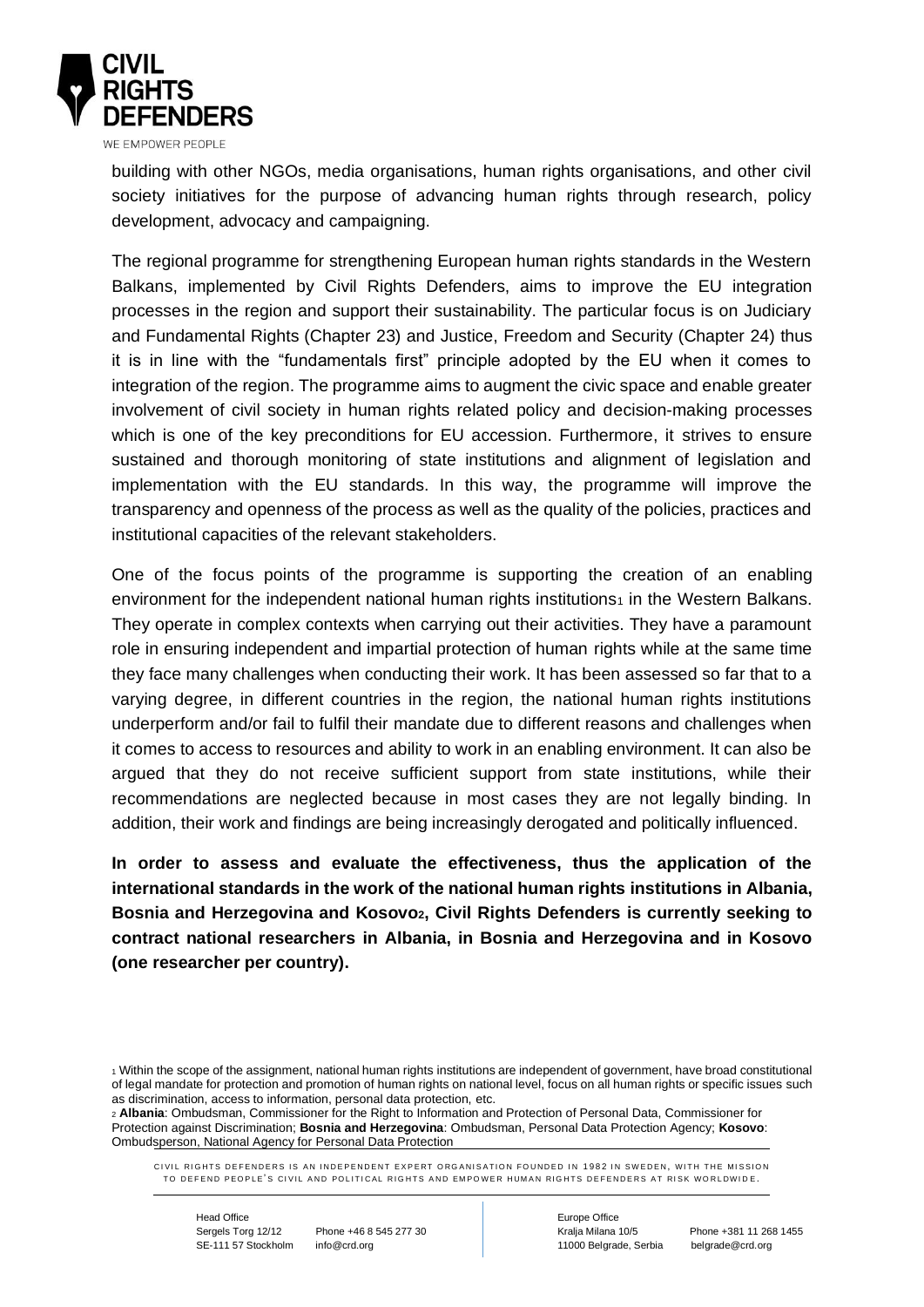

# **PURPOSE OF THE ASSIGNMENT AND METHODOLOGY**

The purpose of the assignment is to carry out a research that will assess and evaluate the effectiveness, thus the application of the international standards of national human rights institutions in Albania, Bosnia and Herzegovina and Kosovo.

The research is to be carried out by an established research methodology.

Working in collaboration with Civil Rights Defenders, and the regional experts who have developed the methodology, the national researchers will evaluate the existence of conditions which are necessary for national human rights institutions to fulfill their mission, as well as to evaluate their effectiveness.

The effectiveness will be assessed in four domains:

- 1. Independence and ability to work without pressure,
- 2. Availability of resources and capacities,
- 3. Information, accessibility and cooperation with other relevant actors,
- 4. Mandate and powers

The assessment will be based on a previously defined set of indicators which are tied to scores, derived from relevant international standards. Both quantitative and qualitative indicators will be applied in this research. All indicators will refer to the year 2018, which is taken as baseline. The only exceptions are indicators on public opinion polls, which can be dated three years back, as it was recognized that such polls are generally lacking in the region. This methodology was applied in 2019 on the countries of Serbia, Montenegro and North Macedonia. The comparative report "(What is behind and) Beyond the average?" is available [here.](https://crd.org/wp-content/uploads/2019/12/Effectiveness-of-National-Human-Rights-Institutions-in-the-Western-Balkans.pdf)

The national researchers will be provided training on the methodology, as well as mentoring and input from the regional experts and Civil Rights Defenders during the course of the research.

## **KEY TASKS**

When conducting the assignment, the researchers are expected to evaluate the effectiveness of national human rights institutions based on the previously developed methodology and indicators. Based on the findings they will draft policy briefs that will analyze the systemic challenges and shortcomings that hinder the work of national human rights institutions and develop recommendations for all relevant stakeholders. More specifically, the researchers are expected to:

CIVIL RIGHTS DEFENDERS IS AN INDEPENDENT EXPERT ORGANISATION FOUNDED IN 1982 IN SWEDEN WITH THE MISSION TO DEFEND PEOPLE'S CIVIL AND POLITICAL RIGHTS AND EMPOWER HIIMAN RIGHTS DEFENDERS AT RISK WORLDWIDE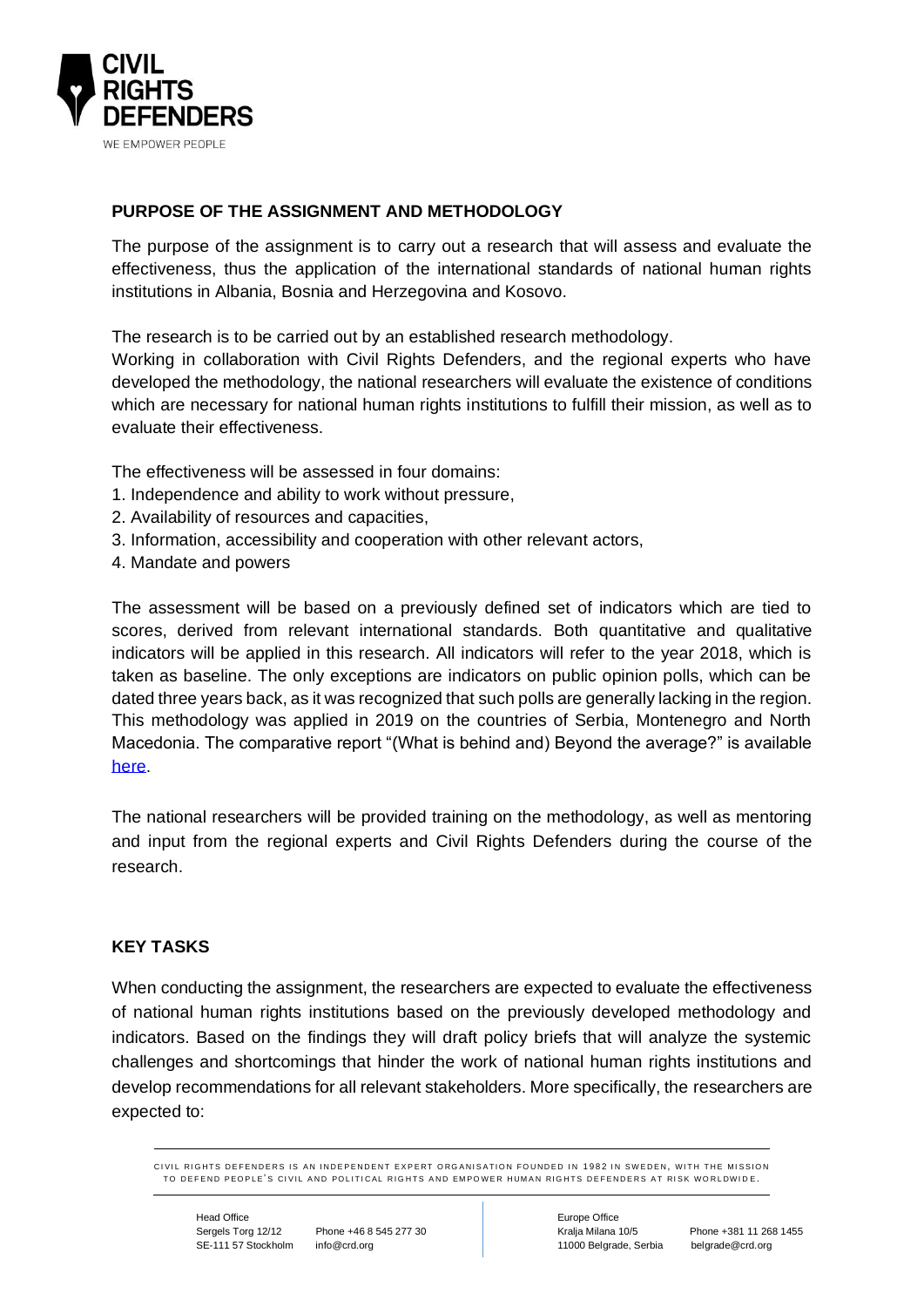

WE EMPOWER PEOPLE

- 1. Apply the previously developed comprehensive methodology for assessing and evaluating the effectiveness of national human rights institutions, including indicators and instruments for data collection.
- 2. Collect, analyze data and provide ranking that will enable regional comparability.
- 3. Draft one national policy brief on the country, subject to review by the regional experts and Civil Rights Defenders.
- 4. Cooperate and coordinate with the regional experts in order to contribute to the consistent application of the methodology across the region.
- 5. Strictly comply with the given deadlines in order to ensure that both the national and the regional study are completed within the agreed timeframe.

## **EXPECTED OUTPUTS AND DELIVERABLES**

| <b>Deliverables</b> |                                                                                                                              | Tentative dates (2020) |
|---------------------|------------------------------------------------------------------------------------------------------------------------------|------------------------|
|                     | 1. Participation in a one-day online methodology<br>training                                                                 | 1 July                 |
|                     | 2. Final draft scores for each indicator and each<br>independent body (in English)                                           | 15 September           |
|                     | 3. Final national policy brief (in English) and<br>contribution to regional recommendations                                  | 15 October             |
|                     | 4. Final report to CRD, with overview on activities<br>undertaken, results, challenges, and<br>recommendations (in English). | 15 November            |

#### **Payment schedule**

The payment will be done in two instalments:

- First payment: 50% of the total amount after successful submission of deliverables 1 and 2;
- Final Payment: Payment of the remaining 50% after successful submission of deliverables 3 and 4.

CIVIL RIGHTS DEFENDERS IS AN INDEPENDENT EXPERT ORGANISATION FOUNDED IN 1982 IN SWEDEN. WITH THE MISSION TO DEFEND PEOPLE'S CIVIL AND POLITICAL RIGHTS AND EMPOWER HUMAN RIGHTS DEFENDERS AT RISK WORLDWIDE.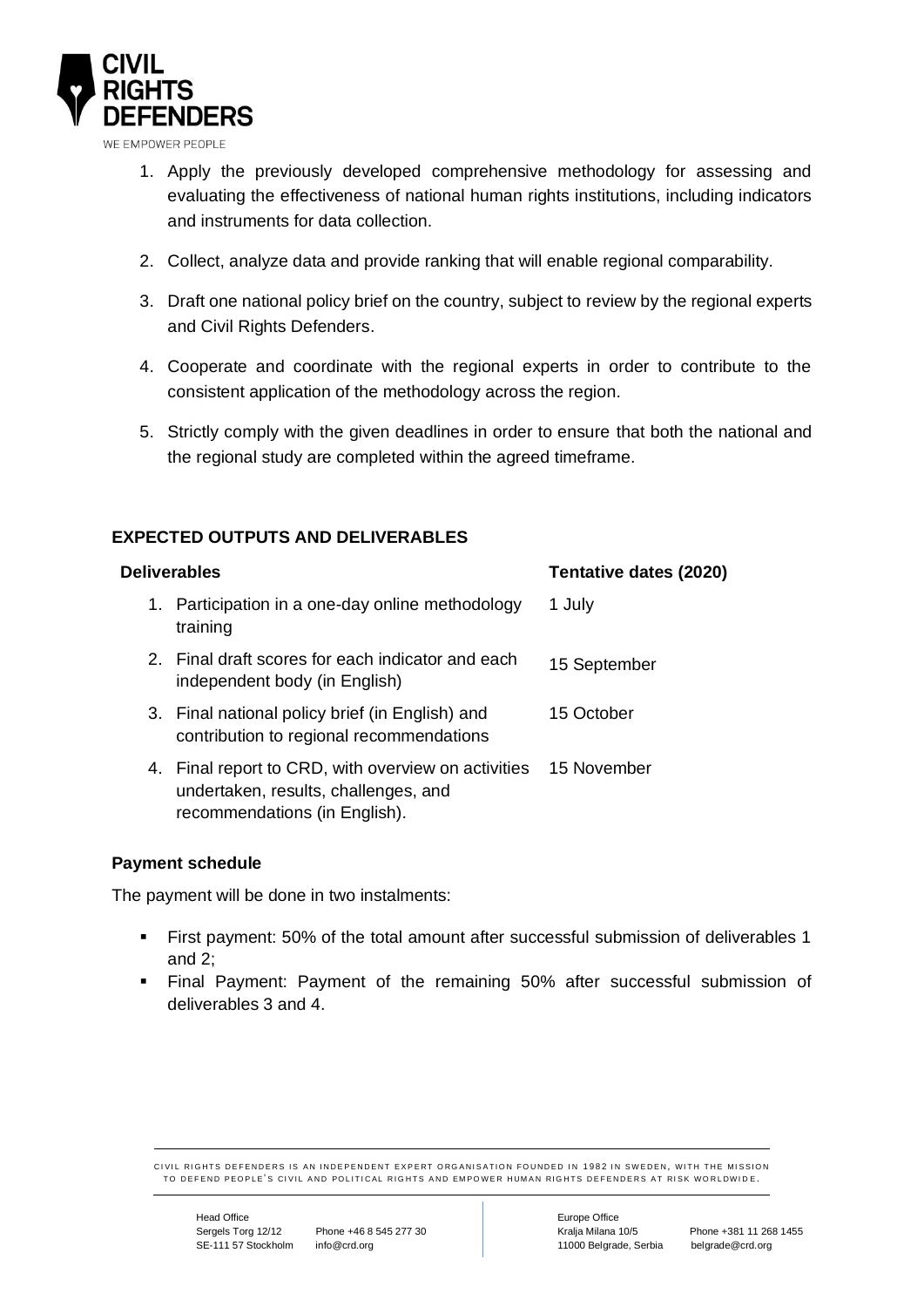

# **REQUIRED COMPETENCIES AND QUALIFICATIONS**

## **Competencies**

- Shows strong analytical skills;
- Demonstrates good oral and written communication skills:
- **•** Demonstrates excellent organizational skills and proven ability to deliver consultancy products within deadlines;
- Ability to synthesize research and draw conclusions on the related subject;
- Writes clearly and convincingly, and is able to adapt the style and content to different audiences;
- Experience of working with supervisors and implementation of reviews.
- **•** Proficiency in filling out and analysing spreadsheet data.

## **Qualifications**

**Education**: A master's degree in Law and or Political Sciences, or related discipline is required. A PhD is a strong asset.

## **Experience**:

- At least 5 years of research experience particularly including policy analysis and research related to human rights and independent institutions, such as ombudspersons and independent bodies for anti-discrimination, data protection and right to information. It should also include experience in conducting research assessments based on indicators.
- Excellent understanding of national and international legal/policy frameworks as well as institutions, mechanism and processes relevant for the work of National Human Rights Institutions
- **Languages**: Excellent language proficiency in both written and oral English.

#### **DOCUMENTS TO BE SUBMITTED**

Interested offerors are invited submit the following documents/information to be considered:

- 1. **Offeror's letter of interest** elaborating the qualifications, experience and competences not exceeding 500 words.
- 2. **Most updated CV** with focus on required qualification supported by copies/links to previous research works, preferably as a sole author;
- 3. **A Financial Proposal** expressed in the form of a lumpsum all-inclusive gross cost, in **EUR**.

CIVIL RIGHTS DEFENDERS IS AN INDEPENDENT EXPERT ORGANISATION FOUNDED IN 1982 IN SWEDEN. WITH THE MISSION TO DEFEND PEOPLE'S CIVIL AND POLITICAL RIGHTS AND EMPOWER HIIMAN RIGHTS DEFENDERS AT RISK WORLDWIDE